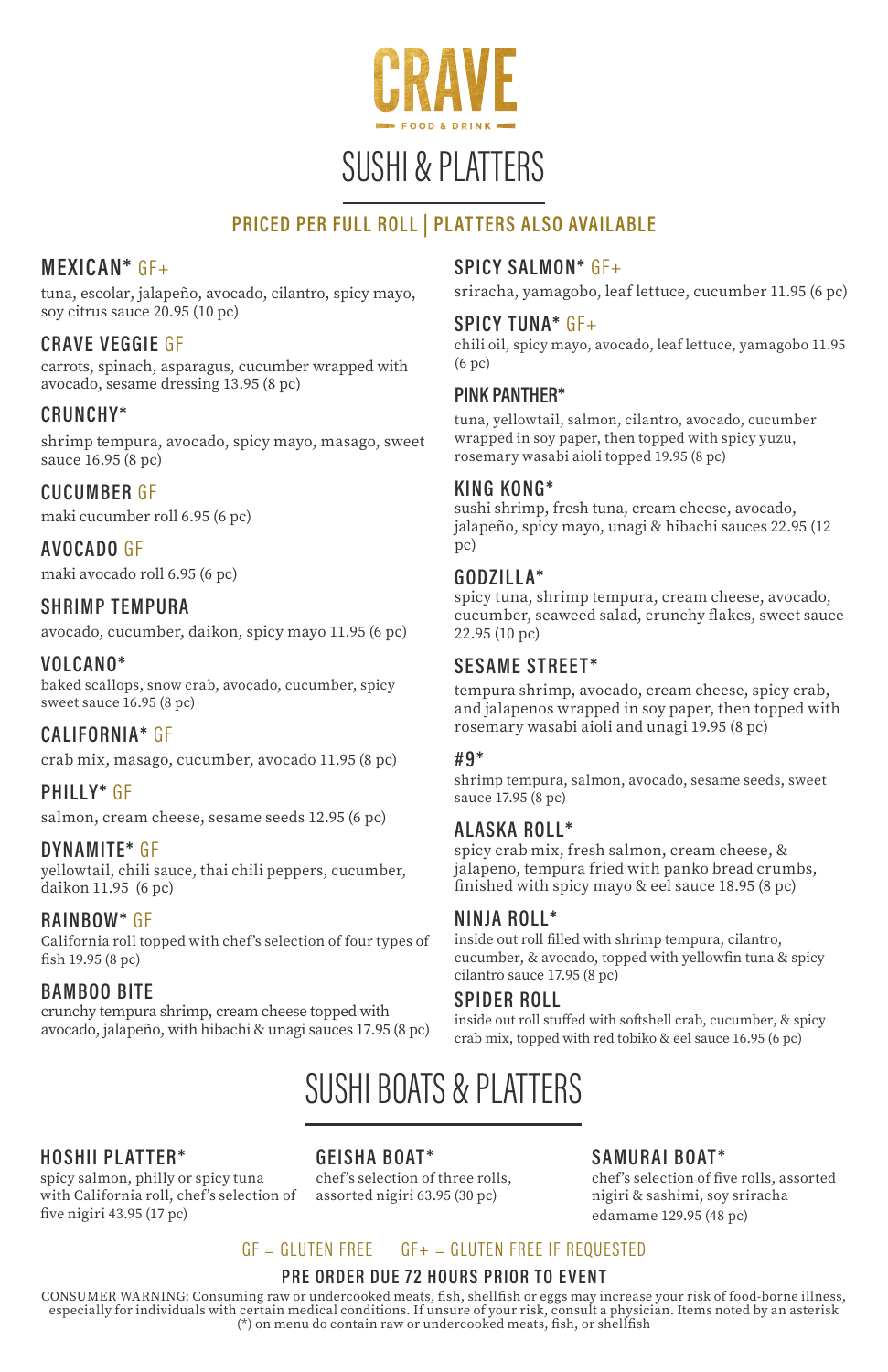COLD SELECTIONS

### PRICED IN QUANTITIES OF 25

## TENDERLOIN CROSTINI

rosemary aioli with green onion 125

## TUNA POKE\*

fresh ahi tuna tossed with sesame oil, fresh ginger & garlic in crispy wonton crisps 100

## PROSCIUTTO CAPRESE SKEWERS GF

prosciutto, cherry tomato, mozzarella, whole basil 85

### JUMBO SHRIMP COCKTAIL GF

ginger cocktail sauce 125

### GUACAMOLE & CHIPS

house made, with pico de gallo 65

## CROSTINI CAPRESE

roasted tomato, fresh mozzarella, pesto 70

### LOBSTER AVOCADO TOAST

parmesan crusted brioche toast spread with house-made guacamole, then topped with lobster tossed with pico de gallo, finished with slice of fresh avocado & lime 145

### LETTUCE WRAPS

pulled oven roasted chicken glazed with hoisin sauce, on top of organic Asian slaw, with local hydroponic butter lettuce, topped with chopped peanuts 90

#### CRAVE VEGETARIAN HUMMUS

pesto & goat cheese infused, fresh vegetables, tandoori 80

### DOMESTIC CHEESE PLATTER

cheddar, swiss, brie, pepper jack, bleu cheese, baguette 85

### FRESH CUT SEASONAL FRUIT GF

assorted seasonal fruit, berries, Grand Marnier strawberry dip 80

### FRESH VEGETABLE PLATTER GF

fresh broccoli, cucumber, red pepper, carrots, celery, grape tomatoes, roasted red pepper aioli 75

### ASSORTED MINI DESSERTS

tart shells with assorted fillings including chocolate mousse, raspberry whipped cream & mini Smore's Brownies 85

### CRAVE SALAD

Locally grown spring mix tossed in tangy balsamic vinaigrette, topped with candied walnuts, goat cheese & balsamic glaze 85

# CHOPPED CHICKEN SALAD

oven roasted chicken, dried cherries, spinach, romaine, bacon, avocado, fontina & crisp red apple tossed in citrus vinaigrette with toasted almonds finished with pomegranate seeds 115

# FLATBREADS

#### PRICED IN QUANTITIES OF 8 PIECES

#### TRUFFLED MUSHROOM FLATBREAD

olive oil & garlic poached mushrooms over a garlic mornay sauce & topped with mozzarella cheese cooked to golden brown, finished with truffle oil & arugula 16.95

#### **MARGHERITA**

house-made tomato sauce, oven roasted tomatoes, fresh & shredded mozzarella, topped with fresh julienne basil 14.95

### CAPRESE

brushed with extra virgin olive oil & fresh herbs, layered with oven roasted tomatoes, parmesan, & fresh mozzarella, topped with a mix of basil, locally grown arugula, fresh tomatoes & avocado tossed in olive oil & sea salt 16.95

#### PRE ORDER DUE 72 HOURS PRIOR TO EVENT

CONSUMER WARNING: Consuming raw or undercooked meats, fish, shellfish or eggs may increase your risk of food-borne illness,<br>especially for individuals with certain medical conditions. If unsure of your risk, consult a phys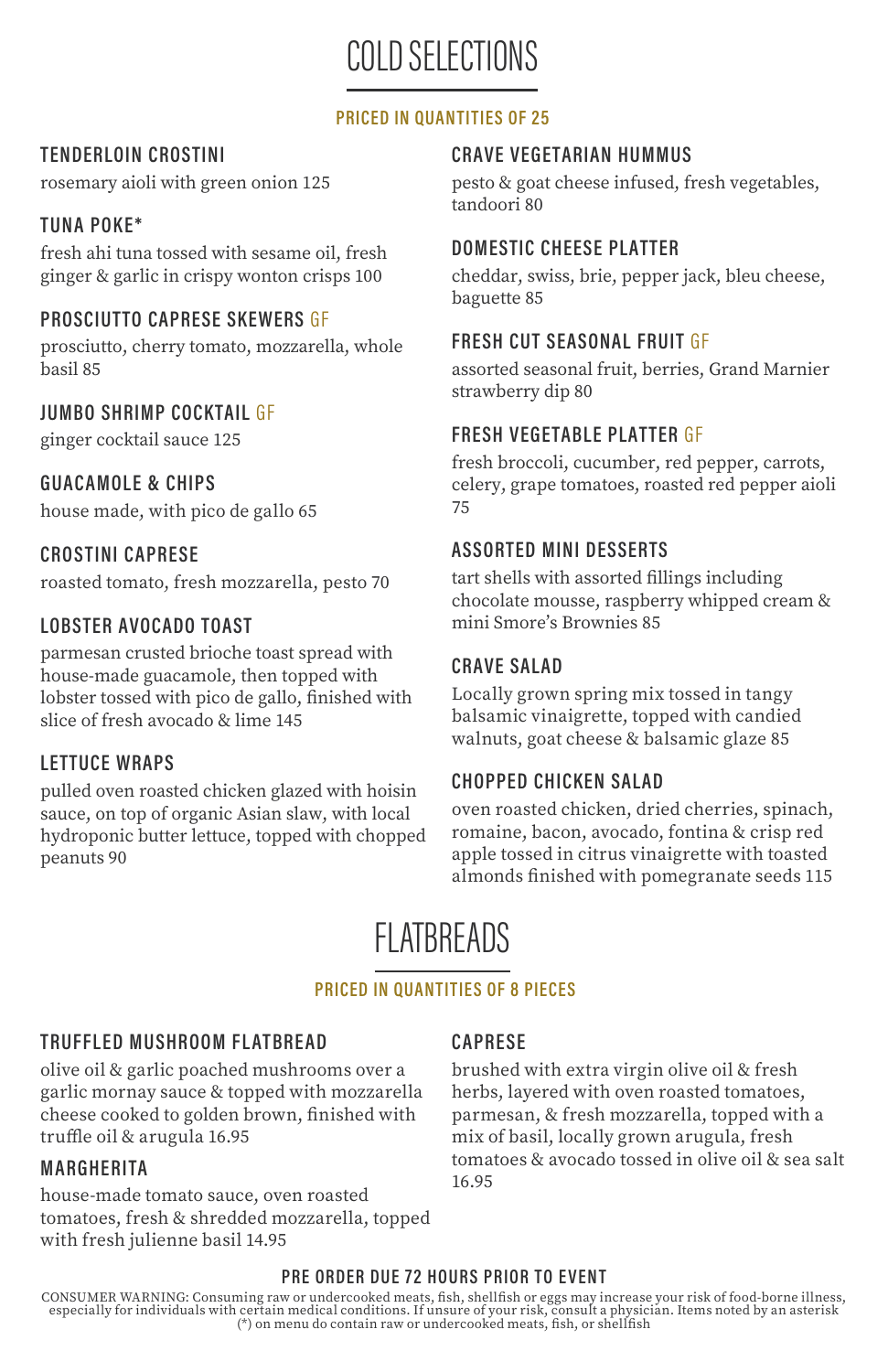# HOT SELECTIONS

# PRICED IN QUANTITIES OF 25

# CRAVE SLIDERS\*

certified angus beef, house burger sauce, caramelized onions, smoked cheddar cheese, mini brioche buns 100

# CRISPY CHICK EN SLIDERS

crispy chicken fritters on mini brioche buns with house made pickle & spicy mayo 100

# CRAVE IMPOSSIBLE SLIDERS

grilled Impossible meat sliders on mini brioche buns with our signature burger sauce 140

# **MINI CRAB CAKES**

house-made lump crab cakes, pan seared to a golden brown, finished with housemade yum yum & chipotle sauces 145

# SPINACH & ARTICHOKE DIP

creamy oven baked blend of artichokes, spinach, & parmesan, served with tortilla chips 90

# CHEESE CURDS

bourbon BBQ sauce 75

# FIRECRACKER SHRIMP

spiral cut shrimp, battered & fried then tossed in our house-made chile sriracha sauce 145

# BAKED MAC + CHEESE

blend of cheeses melted into our cream sauce tossed with bacon & cavatappi then topped with bread crumbs & more bacon 110

# CHICKEN & AVOCADO EGG ROLLS

hand rolled in house with house-made guacamole, oven roasted pulled chicken & fresh avocado, flash fried & served with chipotle ranch dipping sauce 85

# CRAVE WINGS GF

our signature jumbo wings, marinated overnight, then grilled & fried until crispy, tossed in your choice of Lemon Garlic or Buffalo sauce, served with cucumber sticks & bleu cheese 125

# VEGAN STIR FRY

fresh vegetable medley sautéed with soy chili sauce over coconut jasmine rice finished with cilantro & chopped peanuts 135

# CHICKEN SATAYS

spicy peanut marinade 80

# **BEEF SKEWERS**

petite tenderloin, teriyaki marinade 85

# PORK POT STICKERS

served with sweet cilantro chili sauce 70

# BREAKFAST OPTIONS

# CONTINENTAL BREAKFAST

assorted pastries, fresh fruit, yogurt, granola, coffee, tea, orange juice 15.95

# BREAKFAST BUFFET

scrambled eggs, breakfast potatoes, bacon or sausage, fresh fruit, croissants, fresh baked cinnamon roll 17.95

# PREMIUM BREAKFAST BUFFET

N'Awlins hash, scrambled eggs, cheesy hash browns, bacon, sausage, fresh fruit, assorted pastries, yogurt parfait, coffee, tea, orange juice 23.95

### PRE ORDER DUE 72 HOURS PRIOR TO EVENT

CONSUMER WARNING: Consuming raw or undercooked meats, fish, shellfish or eggs may increase your risk of food-borne illness, especially for individuals with certain medical conditions. If unsure of your risk, consult a physician. Items noted by an asterisk<br>(\*) on menu do contain raw or undercooked meats, fish, or shellfish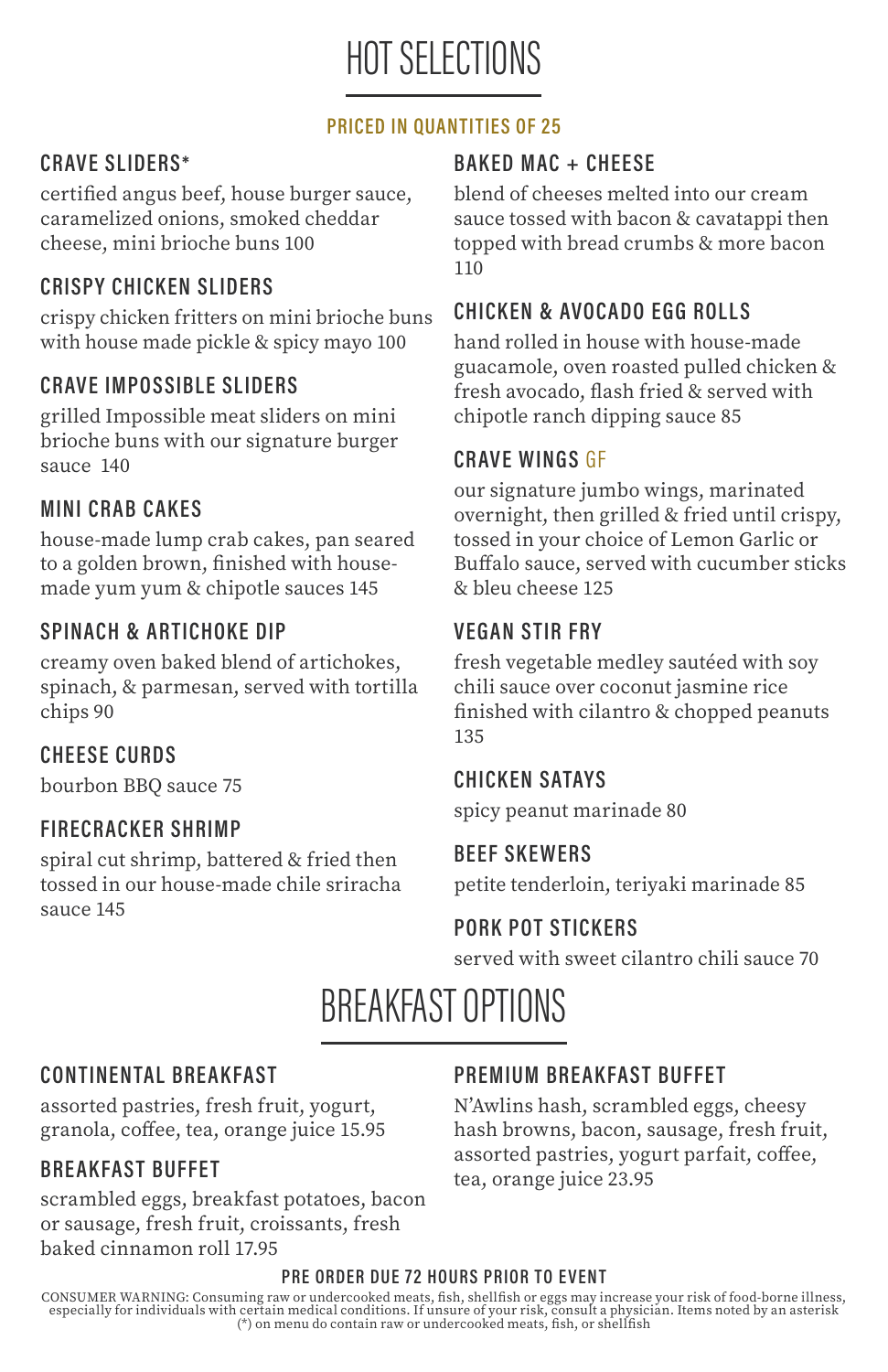# LUNCH OPTIONS

# **TIER 1 | \$45**

# SALAD

CRAVE SALAD & BREAD SERVICE

# ENTRÉE SELECTIONS

# SIMPLE STEAK

CAB, buttermilk mashed potatoes, grilled asparagus

# MISO GLAZED SALMON\* GF

miso marinated, pan seared Verlasso salmon, served over fresh vegetables sautéed in sesame & ginger

# LEMON GARLIC CHICKEN GF

whole roasted chicken quartered, seasoned with garlic, thyme & lemon, set atop buttermilk mashed potatoes & brussels sprouts topped with lemon garlic butter sauce

# VEGAN STIR FRY

fresh vegetable medley sautéed with soy chili sauce over coconut jasmine rice finished with cilantro & chopped peanuts

# DESSERT

S'MORE BROWNIE

# TIER 2 | \$40

# SALAD

CAESAR SALAD & BREAD SERVICE

# ENTRÉE SELECTIONS STEAK RICE BOWL GF

spice rubbed steak, jasmine rice, sautéed onions & peppers, guacamole & pico de gallo

## MEDITERRANEAN SALMON SALAD<sup>\*</sup> GF

spring mix, grilled artichoke hearts, roasted tomatoes, & green olives all tossed in blood orange vinaigrette, topped with perfectly grilled Verlasso salmon filet & finished with crispy garbanzo beans, red onions & feta cheese

# DIJON CHICKEN

panko crusted chicken medallions, whole grain mustard beurre blanc, mashed potatoes, green beans

# VEGETARIAN MAC & CHEESE

blend of cheeses melted into our cream sauce tossed with cavatappi, topped with bread crumbs

# **DESSERT**

MN MADE CHEESECAKE FUNK CHEESECAKE

# TIER 3 | \$30

# **SOUP**

TOMATO BASIL PESTO SOUP & BREAD SERVICE

# ENTRÉE SELECTIONS

# CHICKEN STIR FRY

assorted veggies, coconut rice, chopped peanuts, micro cilantro, soy chili glaze

## SHRIMP RICE BOWL

hoisin glazed shrimp, coconut rice

# CRAVE CHICKEN SALAD GF

grilled chicken, spring greens, balsamic vinaigrette, topped with candied walnuts, goat cheese & balsamic glaze

# VEGETARIAN CHOPPED SALAD

dried cherries, spinach, romaine, avocado, fontina, crisp red apple tossed in citrus vinaigrette with toasted almonds finished with pomegranate seeds

# DESSERT

FRENCH SILK MINI

### PRE ORDER DUE 72 HOURS PRIOR TO EVENT

CONSUMER WARNING: Consuming raw or undercooked meats, fish, shellfish or eggs may increase your risk of food-borne illness, especially for individuals with certain medical conditions. If unsure of your risk, consult a physician. Items noted by an asterisk<br>(\*) on menu do contain raw or undercooked meats, fish, or shellfish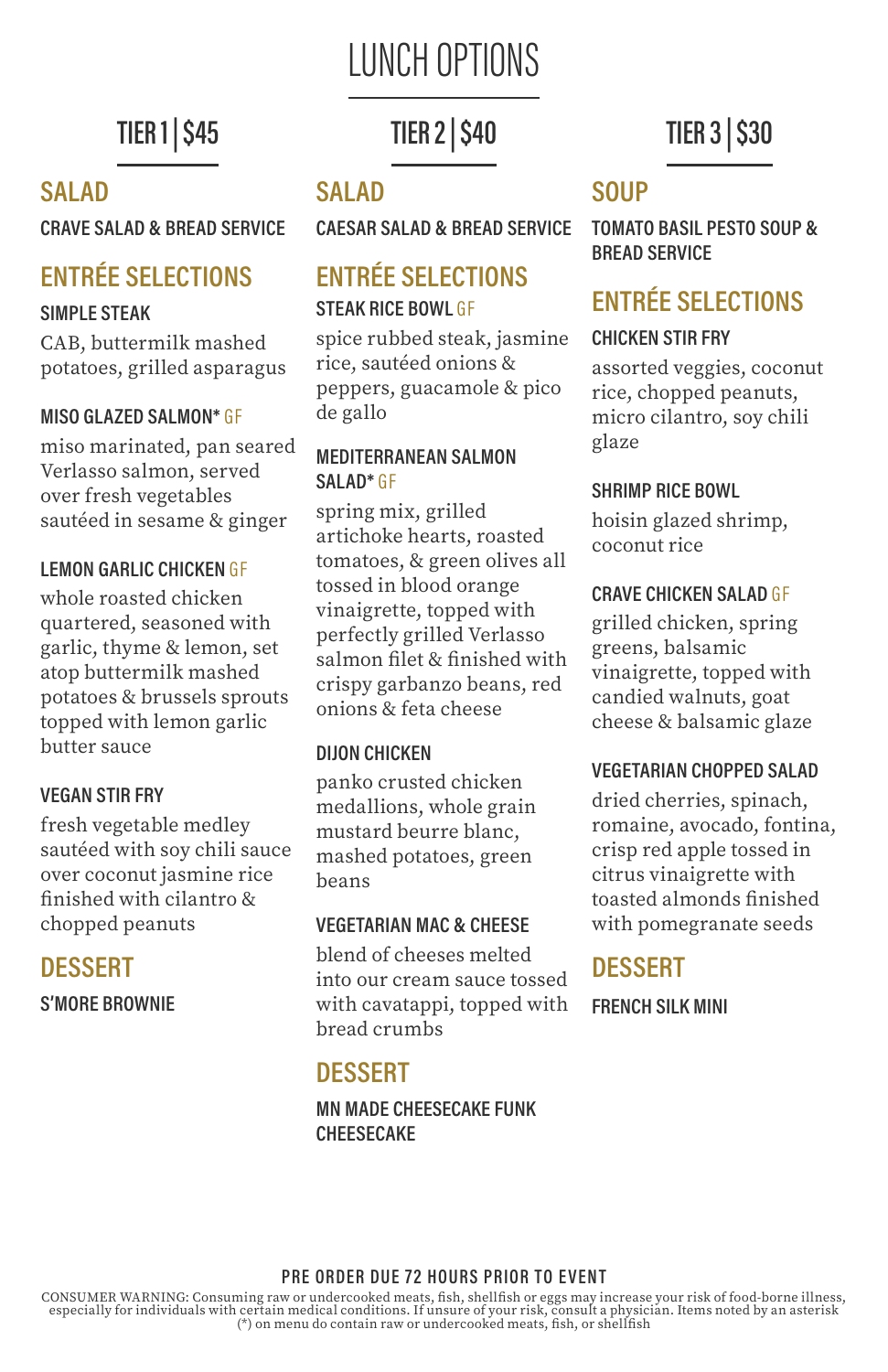# DINNER OPTIONS

# TIER 1 | \$80

### SAI AD

#### BLT CAESAR SALAD & BREAD SERVICE

# ENTRÉE SELECTIONS

#### FILET MIGNON\* GF

truffle potato purée, grilled asparagus, CRAVE steak sauce

#### CHILEAN SEA BASS

pan seared on creamy sweet pea risotto, with roasted wild mushrooms, finished with miso butter sauce

#### STUFFED CHICKEN BREAST

juicy chicken breast stuffed with cranberry & goat cheese, served on a bed of braised brussels sprouts & crispy potato cakes

#### VEGETARIAN BLACKENED TOFU RICE BOWL

seared blackened tofu, jasmine rice, sautéed onions & peppers, house-made guacamole & pico de gallo

#### CRISPY BRUSSELS SPROUTS

roasted then flash fried & tossed in a honey soy balsamic sauce

# DESSERT

S'MORE BROWNIE

# TIER 3 | \$60

### SAI AD

CAESAR SALAD & BREAD SERVICE

### ENTRÉE SELECTIONS

#### NEW YORK STRIP\* GF

Certified Angus Beef, grilled to perfection & topped with herbed truffle butter, served with buttermilk mashed potatoes & grilled brussels sprouts

#### SALMON PICCATA\* GF

seared Verlasso salmon filet served over a bed of linguini noodles tossed in lemon oil, grilled artichokes, roasted tomatoes, asparagus, & white wine, finished with lemon butter sauce, basil & capers

#### DIJON CHICKEN

panko crusted chicken medallions, whole grain mustard beurre blanc, mashed potatoes, green beans

#### VEGAN STIR FRY

fresh vegetable medley sautéed with soy chili sauce over coconut jasmine rice finished with cilantro & chopped peanuts

DESSERT CHOCOLATE CAKE

# TIER 2 | \$70

#### SAI AD

#### CRAVE SALAD & BREAD SERVICE

# ENTRÉE SELECTIONS

#### BONE-IN RIBEYE\* GF

Certified Angus Beef bone-in ribeye grilled with a blend of seasoning, topped with roasted tomato, horseradish compound butter, served with our house made potato cakes & broccolini

#### BERRY MAHI MAHI\*

Mahi Mahi rubbed with our house seasoning, and then seared. Served over a bed of coconut jasmine rice and Revol Farms arugula lightly tossed in a citrus vinaigrette finished with a fresh berry salsa

#### LEMON GARLIC CHICKEN GF

half roasted chicken, seasoned with garlic, thyme, & lemon, set atop buttermilk mashed potatoes & brussels sprouts topped with lemon garlic butter sauce

#### VEGETARIAN MUSHROOM FETTUCCINE

fresh garlic, mushroom conserva & caramelized onions, tossed in mornay sauce, finished with asparagus in lemon oil

### DESSERT

#### MN MADE CHEESECAKE FUNK CHEESECAKE

# **TIER 4 | \$50**

#### SAI AD

#### GARDEN SALAD & BREAD SERVICE

## ENTRÉE SELECTIONS

#### SIMPLE STEAK\* GF

CAB steak, buttermilk mashed potatoes, heirloom carrots, CRAVE Signature steak sauce

#### MISO GLAZED SALMON \* GF

pan seared Verlasso salmon, fresh vegetables sautéed with sesame & ginger

#### CHICKEN STIR FRY

seared chicken breast, fresh vegetable medley, soy chili sauce, coconut jasmine rice with cilantro & peanuts

#### VEGETARIAN MAC & CHEESE

blend of cheeses melted into our cream sauce tossed with cavatappi, topped with bread crumbs

DESSERT BREAD PUDDING

#### PRE ORDER DUE 72 HOURS PRIOR TO EVENT

CONSUMER WARNING: Consuming raw or undercooked meats, fish, shellfish or eggs may increase your risk of food-borne illness, especially for individuals with certain medical conditions. If unsure of your risk, consult a physician. Items noted by an asterisk (\*) on menu do contain raw or undercooked meats, fish, or shellfish